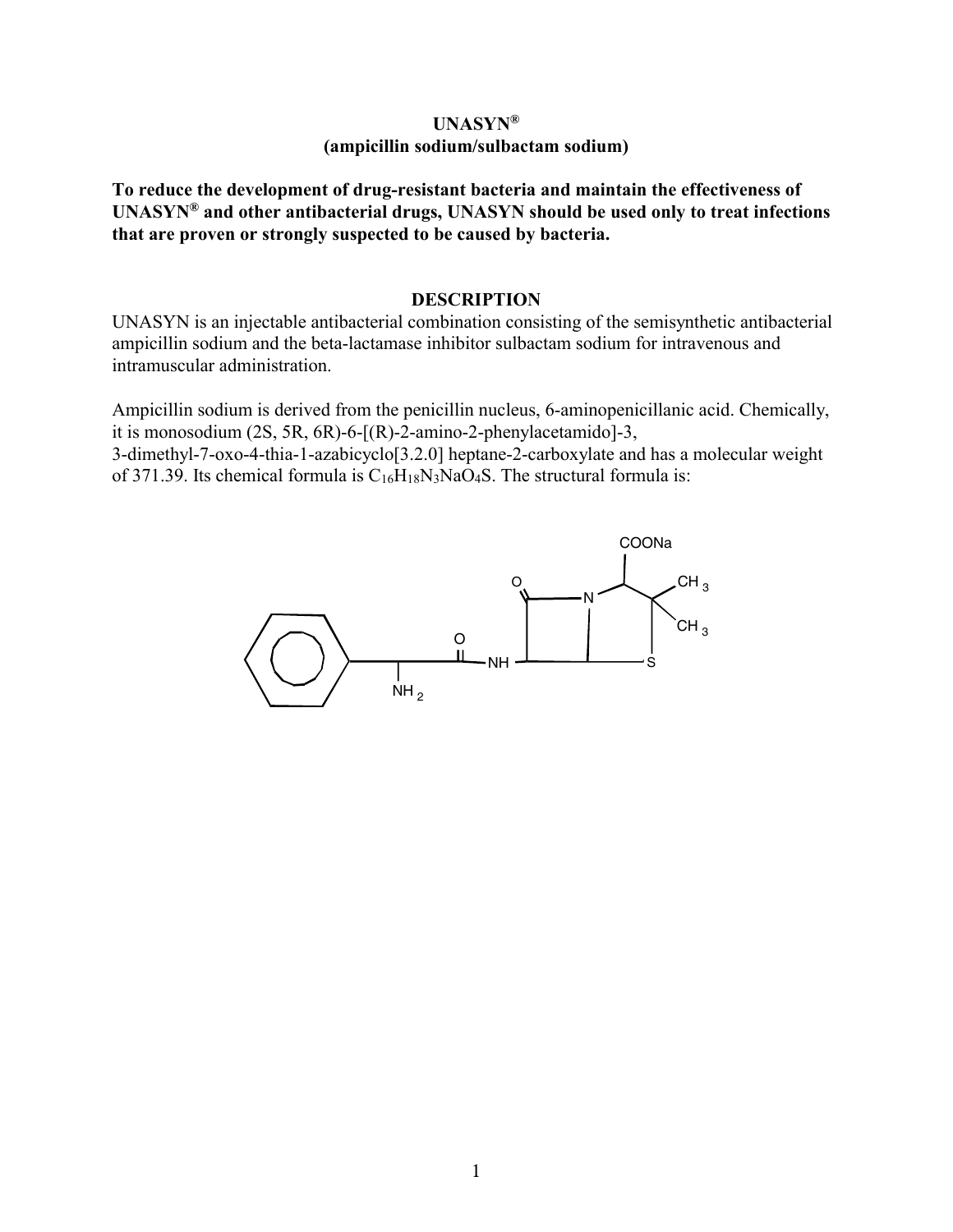Sulbactam sodium is a derivative of the basic penicillin nucleus. Chemically, sulbactam sodium is sodium penicillinate sulfone; sodium (2S, 5R)-3,3-dimethyl-7-oxo-4-thia- 1-azabicyclo [3.2.0] heptane-2-carboxylate 4,4-dioxide. Its chemical formula is  $C_8H_{10}NNaO_5S$  with a molecular weight of 255.22. The structural formula is:



UNASYN, ampicillin sodium/sulbactam sodium parenteral combination, is available as a white to off-white dry powder for reconstitution. UNASYN dry powder is freely soluble in aqueous diluents to yield pale yellow to yellow solutions containing ampicillin sodium and sulbactam sodium equivalent to 250 mg ampicillin per mL and 125 mg sulbactam per mL. The pH of the solutions is between 8.0 and 10.0.

Dilute solutions (up to 30 mg ampicillin and 15 mg sulbactam per mL) are essentially colorless to pale yellow. The pH of dilute solutions remains the same.

1.5 g of UNASYN (1 g ampicillin as the sodium salt plus 0.5 g sulbactam as the sodium salt) parenteral contains approximately 115 mg (5 mEq) of sodium.

3 g of UNASYN (2 g ampicillin as the sodium salt plus 1 g sulbactam as the sodium salt) parenteral contains approximately 230 mg (10 mEq) of sodium.

### **CLINICAL PHARMACOLOGY**

**General:** Immediately after completion of a 15-minute intravenous infusion of UNASYN, peak serum concentrations of ampicillin and sulbactam are attained. Ampicillin serum levels are similar to those produced by the administration of equivalent amounts of ampicillin alone. Peak ampicillin serum levels ranging from 109 to 150 mcg/mL are attained after administration of 2000 mg of ampicillin plus 1000 mg sulbactam and 40 to 71 mcg/mL after administration of 1000 mg ampicillin plus 500 mg sulbactam. The corresponding mean peak serum levels for sulbactam range from 48 to 88 mcg/mL and 21 to 40 mcg/mL, respectively. After an intramuscular injection of 1000 mg ampicillin plus 500 mg sulbactam, peak ampicillin serum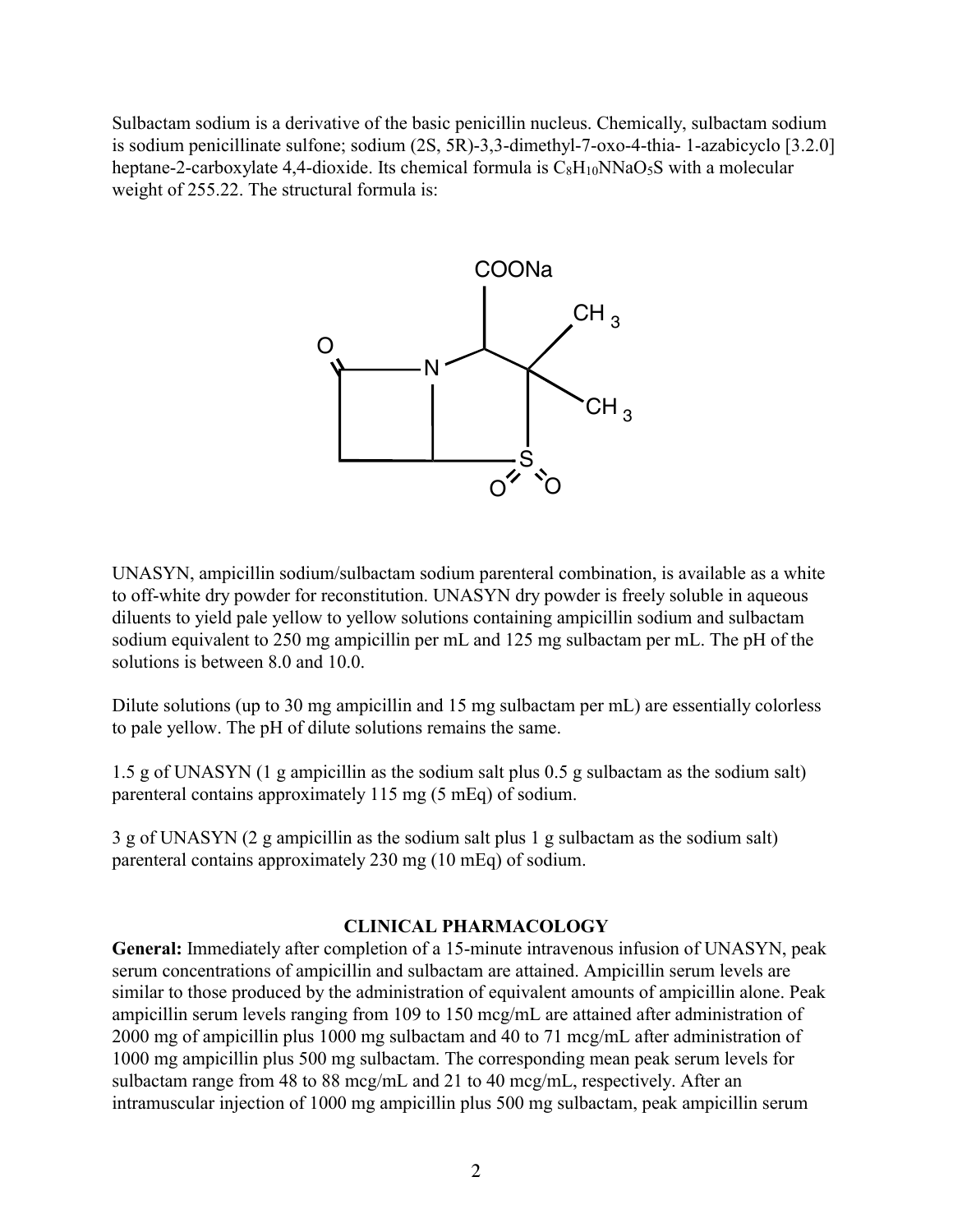levels ranging from 8 to 37 mcg/mL and peak sulbactam serum levels ranging from 6 to 24 mcg/mL are attained.

The mean serum half-life of both drugs is approximately 1 hour in healthy volunteers.

Approximately 75 to 85% of both ampicillin and sulbactam are excreted unchanged in the urine during the first 8 hours after administration of UNASYN to individuals with normal renal function. Somewhat higher and more prolonged serum levels of ampicillin and sulbactam can be achieved with the concurrent administration of probenecid.

In patients with impaired renal function the elimination kinetics of ampicillin and sulbactam are similarly affected, hence the ratio of one to the other will remain constant whatever the renal function. The dose of UNASYN in such patients should be administered less frequently in accordance with the usual practice for ampicillin (see **DOSAGE** and **ADMINISTRATION** section).

Ampicillin has been found to be approximately 28% reversibly bound to human serum protein and sulbactam approximately 38% reversibly bound.

The following average levels of ampicillin and sulbactam were measured in the tissues and fluids listed:

| Concentration of Critical Print Partous Doug Tissues and Francis |                                                                       |  |
|------------------------------------------------------------------|-----------------------------------------------------------------------|--|
| <b>Dose</b><br>(grams)<br>Ampicillin/Sulbactam                   | Concentration<br>$(mcg/mL \text{ or } mcg/g)$<br>Ampicillin/Sulbactam |  |
| $0.5/0.5$ IV                                                     | 7/14                                                                  |  |
| $0.5/0.5$ IV                                                     | 8/20                                                                  |  |
| $1/0.5$ IV                                                       | 8/4                                                                   |  |
| $0.5/0.5$ IV                                                     | 11/18                                                                 |  |
| $2/1$ IV                                                         | 3/40                                                                  |  |
|                                                                  |                                                                       |  |

| <b>TABLE 1</b>                                                    |  |  |
|-------------------------------------------------------------------|--|--|
| <b>Concentration of UNASYN in Various Body Tissues and Fluids</b> |  |  |

Penetration of both ampicillin and sulbactam into cerebrospinal fluid in the presence of inflamed meninges has been demonstrated after IV administration of UNASYN.

The pharmacokinetics of ampicillin and sulbactam in pediatric patients receiving UNASYN are similar to those observed in adults. Immediately after a 15-minute infusion of 50 to 75 mg UNASYN/kg body weight, peak serum and plasma concentrations of 82 to 446 mcg ampicillin/mL and 44 to 203 mcg sulbactam/mL were obtained. Mean half-life values were approximately 1 hour.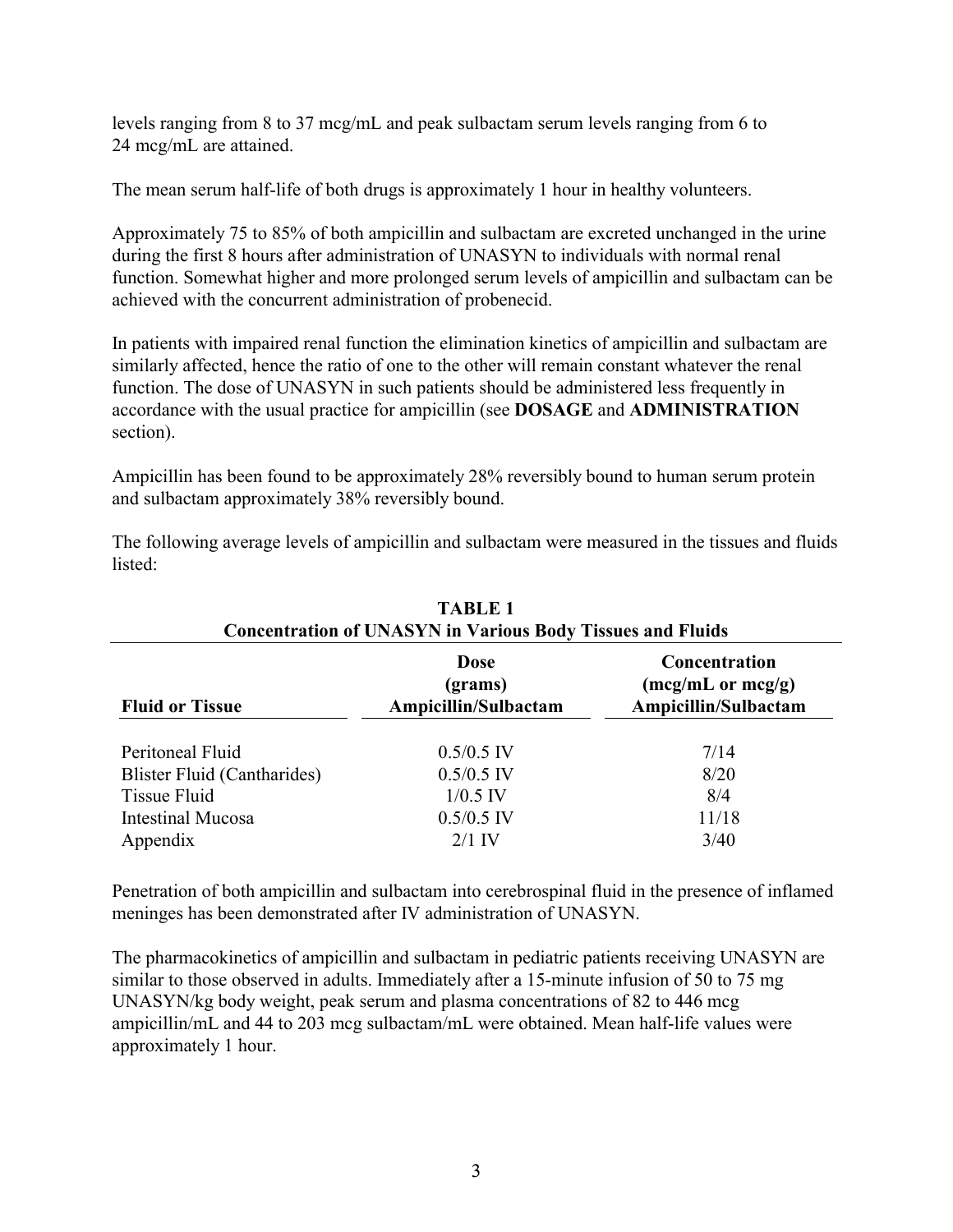### **MICROBIOLOGY**

Ampicillin is similar to benzyl penicillin in its bactericidal action against susceptible organisms during the stage of active multiplication. It acts through the inhibition of cell wall mucopeptide biosynthesis. Ampicillin has a broad spectrum of bactericidal activity against many gram-positive and gram-negative aerobic and anaerobic bacteria. (Ampicillin is, however, degraded by beta-lactamases and therefore the spectrum of activity does not normally include organisms which produce these enzymes).

A wide range of beta-lactamases found in microorganisms resistant to penicillins and cephalosporins have been shown in biochemical studies with cell free bacterial systems to be irreversibly inhibited by sulbactam. Although sulbactam alone possesses little useful antibacterial activity except against the *Neisseriaceae*, whole organism studies have shown that sulbactam restores ampicillin activity against beta-lactamase producing strains. In particular, sulbactam has good inhibitory activity against the clinically important plasmid mediated beta-lactamases most frequently responsible for transferred drug resistance. Sulbactam has no effect on the activity of ampicillin against ampicillin susceptible strains.

The presence of sulbactam in the UNASYN formulation effectively extends the antibacterial spectrum of ampicillin to include many bacteria normally resistant to it and to other beta-lactam antibacterials. Thus, UNASYN possesses the properties of a broad-spectrum antibacterial and a beta-lactamase inhibitor.

While *in vitro* studies have demonstrated the susceptibility of most strains of the following organisms, clinical efficacy for infections other than those included in the **INDICATIONS** and **USAGE** section has not been documented.

**Gram-Positive Bacteria:** *Staphylococcus aureus* (beta-lactamase and non-beta-lactamase producing), *Staphylococcus epidermidis* (beta-lactamase and non-beta-lactamase producing), *Staphylococcus saprophyticus* (beta-lactamase and non-beta-lactamase producing), *Streptococcus faecalis*† (Enterococcus), *Streptococcus pneumoniae*† (formerly *D. pneumoniae*)*, Streptococcus pyogenes*† , *Streptococcus viridans*† .

**Gram-Negative Bacteria:** *Hemophilus influenzae* (beta-lactamase and non-beta-lactamase producing), *Moraxella (Branhamella) catarrhalis* (beta-lactamase and non-beta-lactamase producing), *Escherichia coli* (beta-lactamase and non-beta-lactamase producing), *Klebsiella* species (all known strains are beta-lactamase producing), *Proteus mirabilis* (beta-lactamase and non-beta-lactamase producing), *Proteus vulgaris, Providencia rettgeri*, *Providencia stuartii*, *Morganella morganii*, and *Neisseria gonorrhoeae* (beta-lactamase and non-beta-lactamase producing).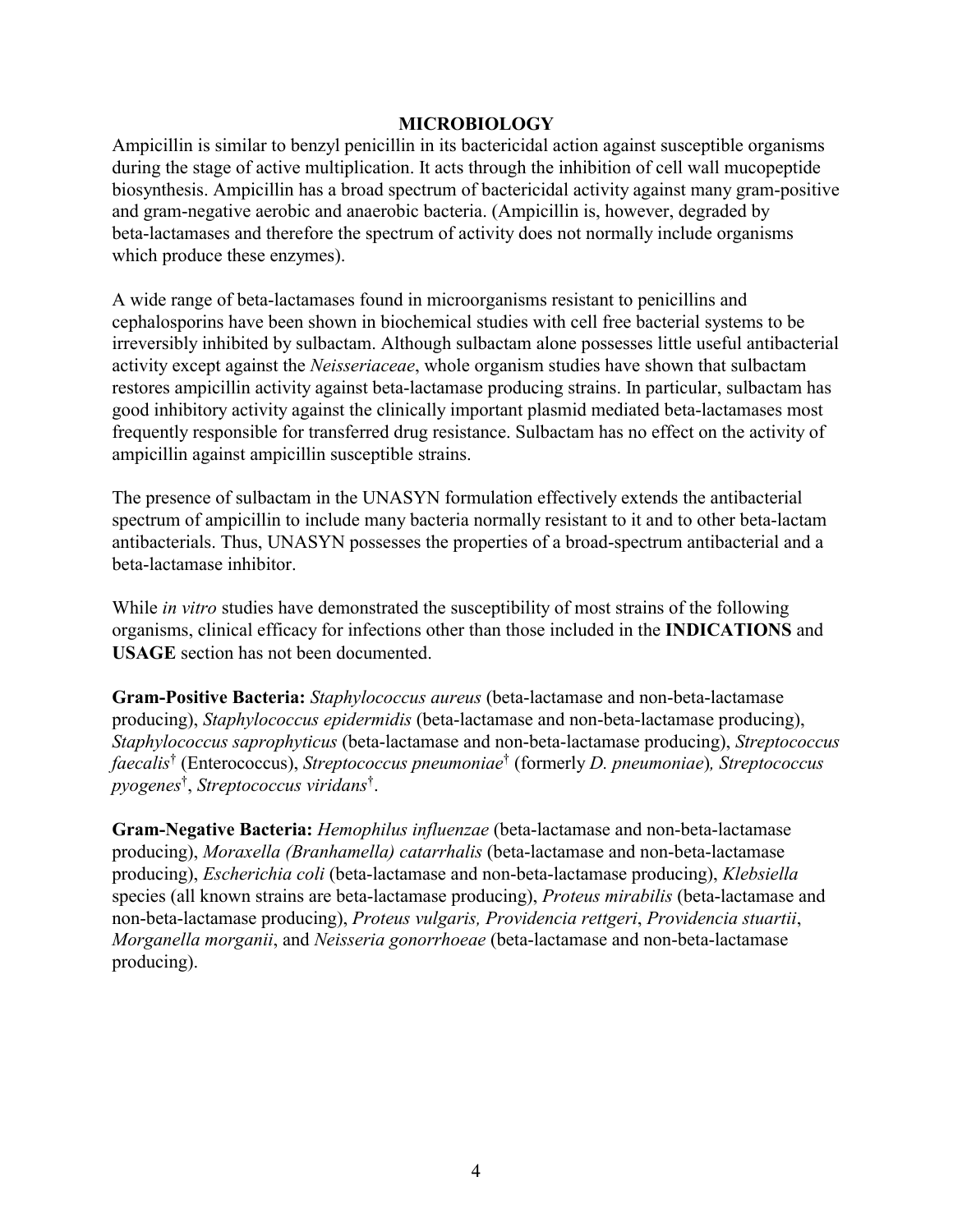**Anaerobes:** *Clostridium* species, † *Peptococcus* species, † *Peptostreptococcus* species, *Bacteroides* species, including *B. fragilis*.

† These are not beta-lactamase producing strains and, therefore, are susceptible to ampicillin alone.

# Susceptibility Testing

For specific information regarding susceptibility test interpretive criteria and associated test methods and quality control standards recognized by FDA for this drug, please see: [https://www.fda.gov/STIC.](https://www.fda.gov/STIC)

# **INDICATIONS AND USAGE**

UNASYN is indicated for the treatment of infections due to susceptible strains of the designated microorganisms in the conditions listed below.

**Skin and Skin Structure Infections** caused by beta-lactamase producing strains of *Staphylococcus aureus*, *Escherichia coli*,\* *Klebsiella* spp.\* (including *K. pneumoniae\**), *Proteus mirabilis*,\* *Bacteroides fragilis*,\* *Enterobacter* spp.,\* and *Acinetobacter calcoaceticus.\**

NOTE: For information on use in pediatric patients (see **PRECAUTIONS–Pediatric Use** and **CLINICAL STUDIES** sections).

**Intra-Abdominal Infections** caused by beta-lactamase producing strains of *Escherichia coli*, *Klebsiella* spp. (including *K. pneumoniae\**), *Bacteroides* spp. (including *B. fragilis*), and *Enterobacter* spp.\*

**Gynecological Infections** caused by beta-lactamase producing strains of *Escherichia coli,\** and *Bacteroides* spp.\* (including *B. fragilis\**).

\* Efficacy for this organism in this organ system was studied in fewer than 10 infections.

While UNASYN is indicated only for the conditions listed above, infections caused by ampicillin-susceptible organisms are also amenable to treatment with UNASYN due to its ampicillin content. Therefore, mixed infections caused by ampicillin-susceptible organisms and beta-lactamase producing organisms susceptible to UNASYN should not require the addition of another antibacterial.

Appropriate culture and susceptibility tests should be performed before treatment in order to isolate and identify the organisms causing infection and to determine their susceptibility to UNASYN.

Therapy may be instituted prior to obtaining the results from bacteriological and susceptibility studies when there is reason to believe the infection may involve any of the beta-lactamase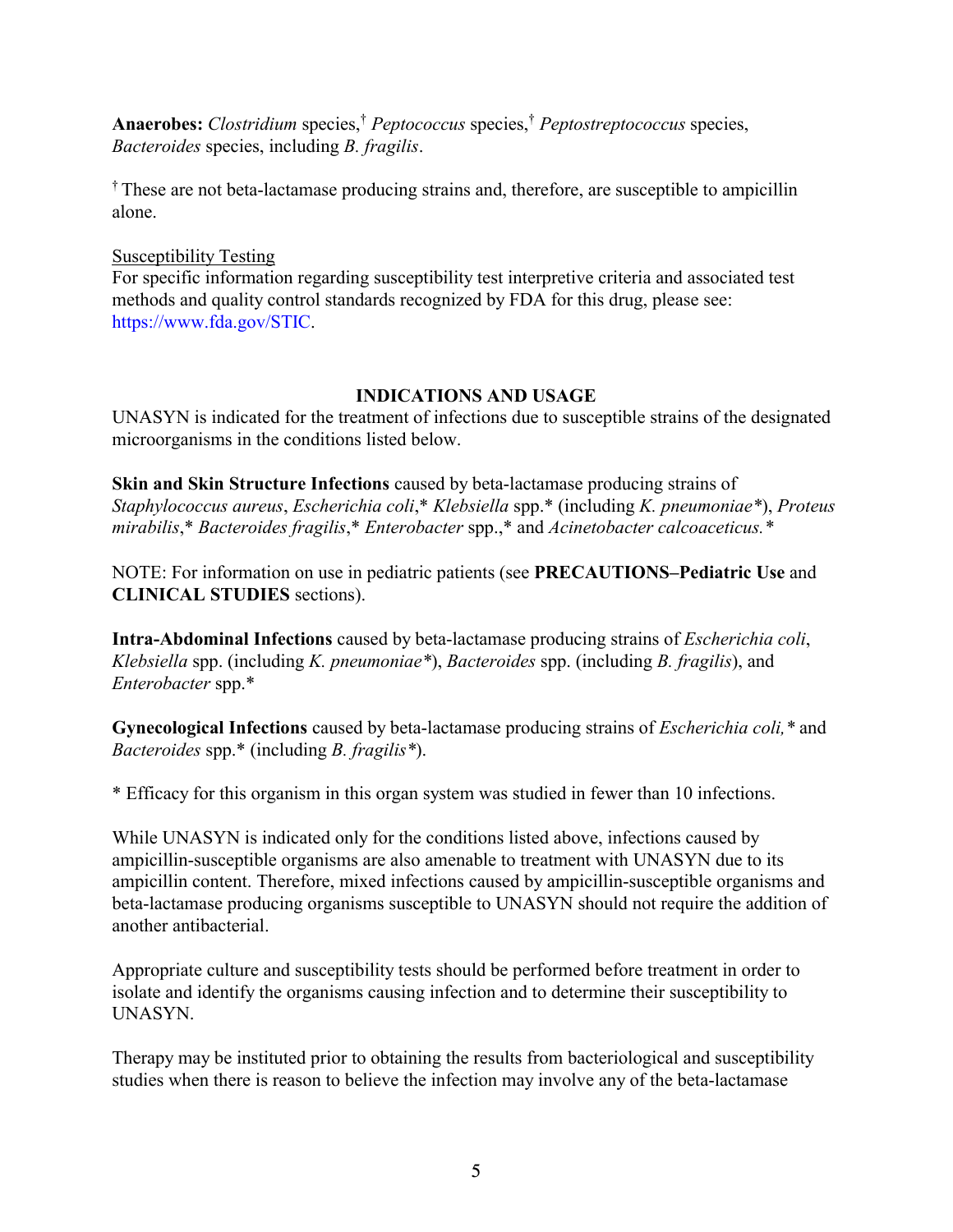producing organisms listed above in the indicated organ systems. Once the results are known, therapy should be adjusted if appropriate.

To reduce the development of drug-resistant bacteria and maintain effectiveness of UNASYN and other antibacterial drugs, UNASYN should be used only to treat infections that are proven or strongly suspected to be caused by susceptible bacteria. When culture and susceptibility information are available, they should be considered in selecting or modifying antibacterial therapy. In the absence of such data, local epidemiology and susceptibility patterns may contribute to the empiric selection of therapy.

#### **CONTRAINDICATIONS**

The use of UNASYN is contraindicated in individuals with a history of serious hypersensitivity reactions (e.g., anaphylaxis or Stevens-Johnson syndrome) to ampicillin, sulbactam or to other beta-lactam antibacterial drugs (e.g., penicillins and cephalosporins).

UNASYN is contraindicated in patients with a previous history of cholestatic jaundice/hepatic dysfunction associated with UNASYN.

### **WARNINGS**

### **Hypersensitivity**

Serious and occasionally fatal hypersensitivity (anaphylactic) reactions have been reported in patients on penicillin therapy. These reactions are more apt to occur in individuals with a history of penicillin hypersensitivity and/or hypersensitivity reactions to multiple allergens. There have been reports of individuals with a history of penicillin hypersensitivity who have experienced severe reactions when treated with cephalosporins. Before therapy with a penicillin, careful inquiry should be made concerning previous hypersensitivity reactions to penicillins, cephalosporins, and other allergens. If an allergic reaction occurs, UNASYN should be discontinued and the appropriate therapy instituted.

### **Hepatotoxicity**

Hepatic dysfunction, including hepatitis and cholestatic jaundice has been associated with the use of UNASYN. Hepatic toxicity is usually reversible; however, deaths have been reported. Hepatic function should be monitored at regular intervals in patients with hepatic impairment.

### **Severe Cutaneous Adverse Reactions**

UNASYN may cause severe skin reactions, such as toxic epidermal necrolysis (TEN), Stevens-Johnson syndrome (SJS), dermatitis exfoliative, erythema multiforme, and Acute generalized exanthematous pustulosis (AGEP). If patients develop a skin rash they should be monitored closely and UNASYN discontinued if lesions progress (see **CONTRAINDICATIONS** and **ADVERSE REACTIONS** sections).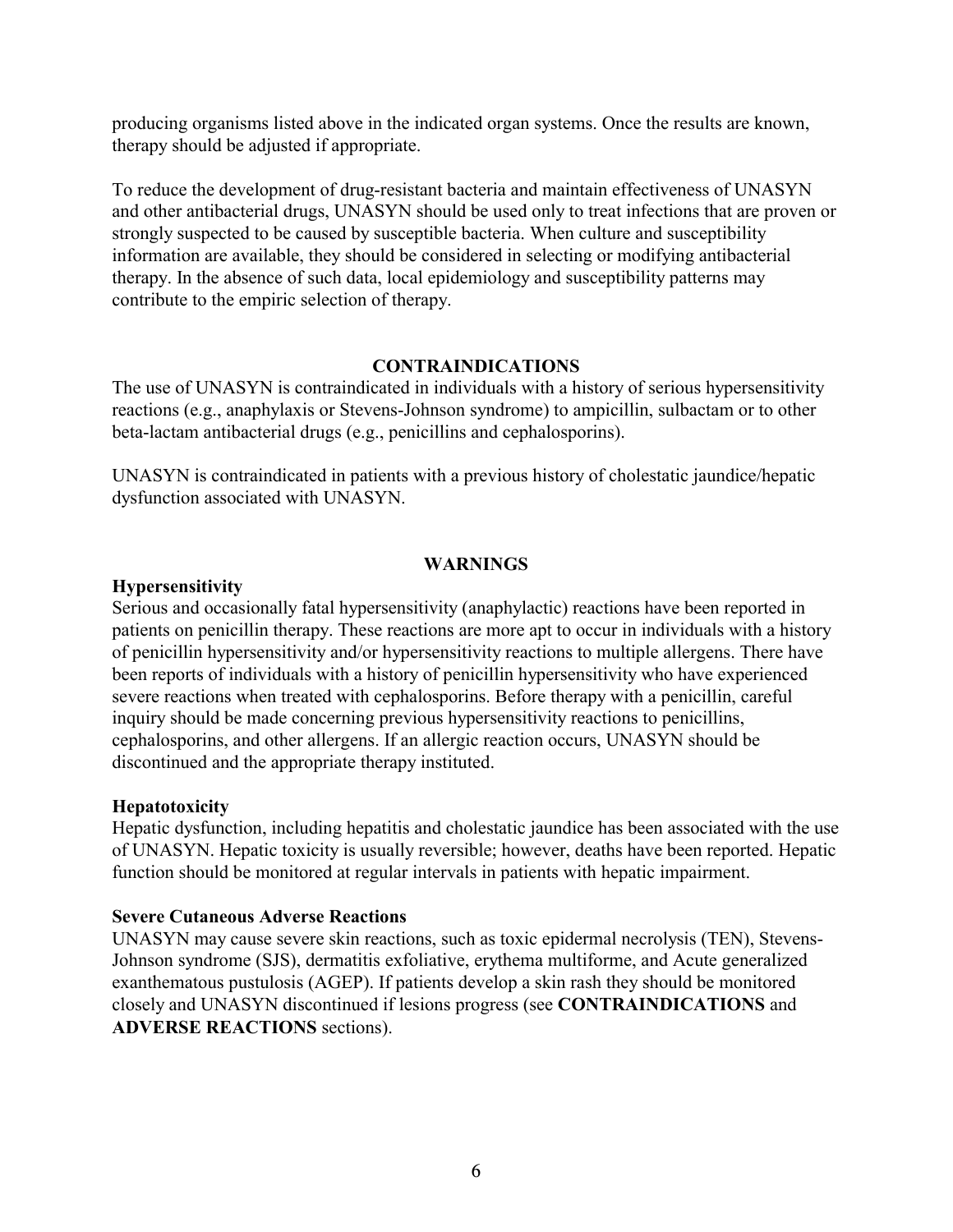### *Clostridium difficile***-Associated Diarrhea**

*Clostridium difficile* associated diarrhea (CDAD) has been reported with use of nearly all antibacterial agents, including UNASYN, and may range in severity from mild diarrhea to fatal colitis. Treatment with antibacterial agents alters the normal flora of the colon leading to overgrowth of *C. difficile*.

*C. difficile* produces toxins A and B which contribute to the development of CDAD. Hypertoxin producing strains of *C. difficile* cause increased morbidity and mortality, as these infections can be refractory to antimicrobial therapy and may require colectomy. CDAD must be considered in all patients who present with diarrhea following antibacterial drug use. Careful medical history is necessary since CDAD has been reported to occur over two months after the administration of antibacterial agents.

If CDAD is suspected or confirmed, ongoing antibacterial drug use not directed against *C. difficile* may need to be discontinued. Appropriate fluid and electrolyte management, protein supplementation, antibacterial treatment of *C. difficile*, and surgical evaluation should be instituted as clinically indicated.

### **PRECAUTIONS**

**General:** A high percentage of patients with mononucleosis who receive ampicillin develop a skin rash. Thus, ampicillin class antibacterial should not be administered to patients with mononucleosis. In patients treated with UNASYN the possibility of superinfections with mycotic or bacterial pathogens should be kept in mind during therapy. If superinfections occur (usually involving *Pseudomonas* or *Candida*), the drug should be discontinued and/or appropriate therapy instituted.

Prescribing UNASYN in the absence of proven or strongly suspected bacterial infection or a prophylactic indication is unlikely to provide benefit to the patient and increases the risk of the development of drug-resistant bacteria.

**Information for Patients**: Patients should be counseled that antibacterial drugs including UNASYN should only be used to treat bacterial infections. They do not treat viral infections (e.g., the common cold). When UNASYN is prescribed to treat a bacterial infection, patients should be told that although it is common to feel better early in the course of therapy, the medication should be taken exactly as directed. Skipping doses or not completing the full course of therapy may (1) decrease the effectiveness of the immediate treatment and (2) increase the likelihood that bacteria will develop resistance and will not be treatable by UNASYN or other antibacterial drugs in the future.

Diarrhea is a common problem caused by antibacterial which usually ends when the antibacterial is discontinued. Sometimes after starting treatment with antibacterial, patients can develop watery and bloody stools (with or without stomach cramps and fever) even as late as two or more months after having taken the last dose of the antibacterial. If this occurs, patients should contact their physician as soon as possible.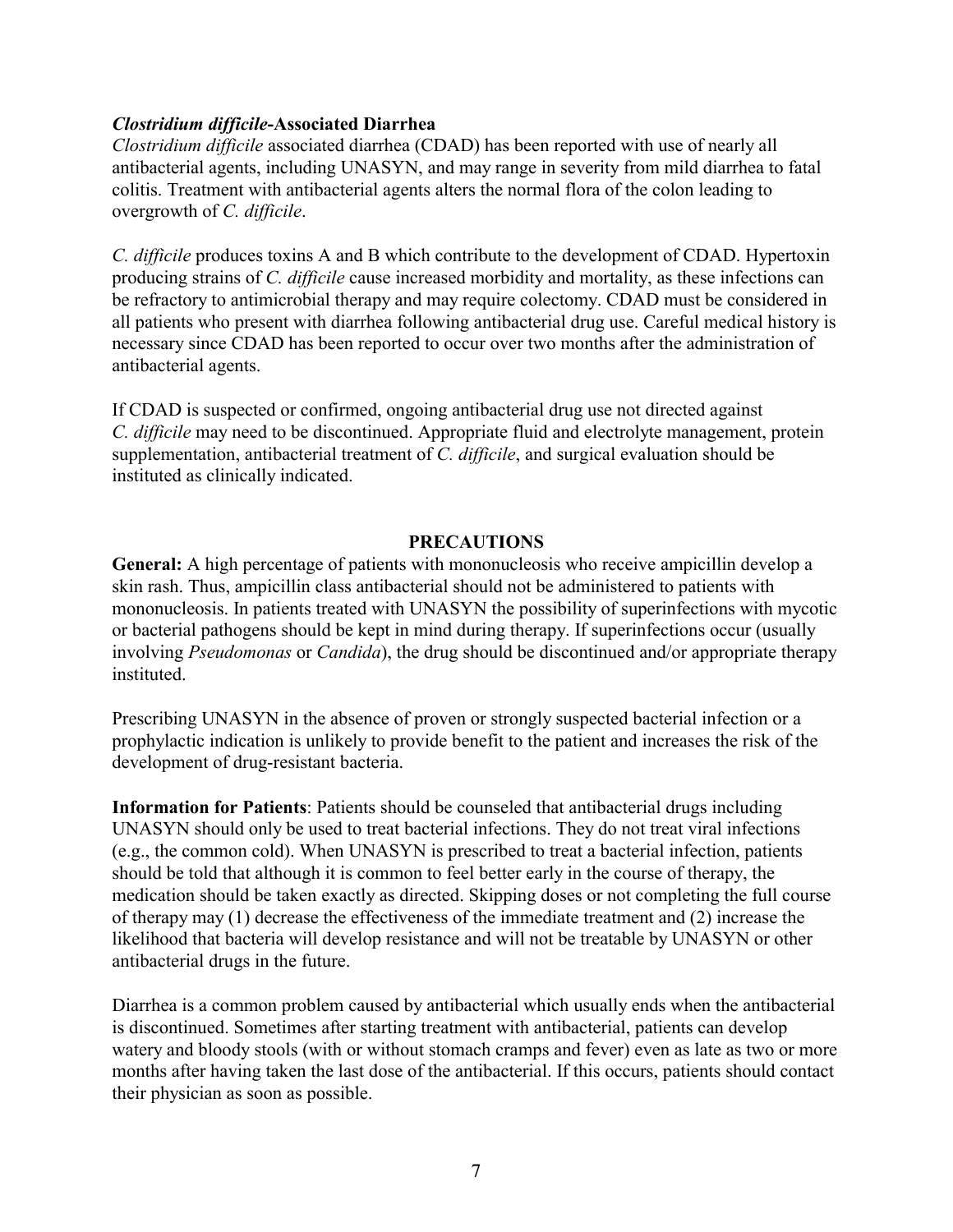**Drug Interactions:** Probenecid decreases the renal tubular secretion of ampicillin and sulbactam. Concurrent use of probenecid with UNASYN may result in increased and prolonged blood levels of ampicillin and sulbactam. The concurrent administration of allopurinol and ampicillin increases substantially the incidence of rashes in patients receiving both drugs as compared to patients receiving ampicillin alone. It is not known whether this potentiation of ampicillin rashes is due to allopurinol or the hyperuricemia present in these patients. There are no data with UNASYN and allopurinol administered concurrently. UNASYN and aminoglycosides should not be reconstituted together due to the *in vitro* inactivation of aminoglycosides by the ampicillin component of UNASYN.

**Drug/Laboratory Test Interactions:** Administration of UNASYN will result in high urine concentration of ampicillin. High urine concentrations of ampicillin may result in false positive reactions when testing for the presence of glucose in urine using Clinitest™, Benedict's Solution or Fehling's Solution. It is recommended that glucose tests based on enzymatic glucose oxidase reactions (such as Clinistix™ or Testape™) be used. Following administration of ampicillin to pregnant women, a transient decrease in plasma concentration of total conjugated estriol, estriol-glucuronide, conjugated estrone and estradiol has been noted. This effect may also occur with UNASYN.

**Carcinogenesis, Mutagenesis, Impairment of Fertility:** Long-term studies in animals have not been performed to evaluate carcinogenic or mutagenic potential.

### **Pregnancy**

Reproduction studies have been performed in mice, rats, and rabbits at doses up to ten (10) times the human dose and have revealed no evidence of impaired fertility or harm to the fetus due to UNASYN. There are, however, no adequate and well-controlled studies in pregnant women. Because animal reproduction studies are not always predictive of human response, this drug should be used during pregnancy only if clearly needed. (see –**PRECAUTIONS-Drug/Laboratory Test Interactions** section).

**Labor and Delivery:** Studies in guinea pigs have shown that intravenous administration of ampicillin decreased the uterine tone, frequency of contractions, height of contractions, and duration of contractions. However, it is not known whether the use of UNASYN in humans during labor or delivery has immediate or delayed adverse effects on the fetus, prolongs the duration of labor, or increases the likelihood that forceps delivery or other obstetrical intervention or resuscitation of the newborn will be necessary.

**Nursing Mothers:** Low concentrations of ampicillin and sulbactam are excreted in the milk; therefore, caution should be exercised when UNASYN is administered to a nursing woman.

**Pediatric Use:** The safety and effectiveness of UNASYN have been established for pediatric patients one year of age and older for skin and skin structure infections as approved in adults. Use of UNASYN in pediatric patients is supported by evidence from adequate and well-controlled studies in adults with additional data from pediatric pharmacokinetic studies, a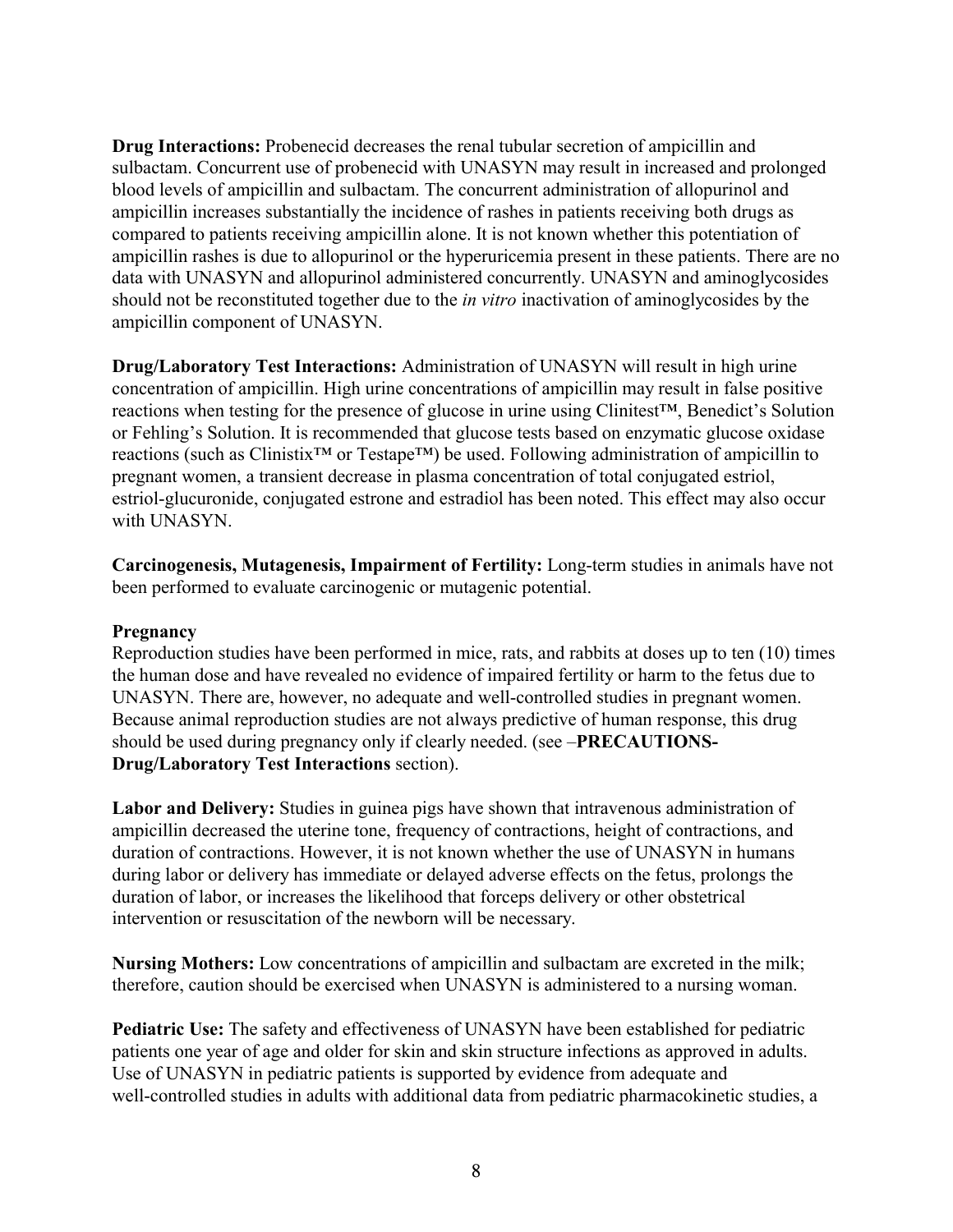controlled clinical trial conducted in pediatric patients and post-marketing adverse events surveillance. (see **CLINICAL PHARMACOLOGY, INDICATIONS AND USAGE, ADVERSE REACTIONS, DOSAGE AND ADMINISTRATION,** and **CLINICAL STUDIES** sections).

The safety and effectiveness of UNASYN have not been established for pediatric patients for intra-abdominal infections.

### **ADVERSE REACTIONS**

**Adult Patients:** UNASYN is generally well tolerated. The following adverse reactions have been reported in clinical trials.

#### **Local Adverse Reactions**

Pain at IM injection site  $-16\%$ Pain at IV injection site  $-3\%$ Thrombophlebitis  $-3\%$ Phlebitis  $-1.2%$ 

#### **Systemic Adverse Reactions**

The most frequently reported adverse reactions were diarrhea in 3% of the patients and rash in less than 2% of the patients.

Additional systemic reactions reported in less than 1% of the patients were: itching, nausea, vomiting, candidiasis, fatigue, malaise, headache, chest pain, flatulence, abdominal distension, glossitis, urine retention, dysuria, edema, facial swelling, erythema, chills, tightness in throat, substernal pain, epistaxis and mucosal bleeding.

**Pediatric Patients:** Available safety data for pediatric patients treated with UNASYN demonstrate a similar adverse events profile to those observed in adult patients. Additionally, atypical lymphocytosis has been observed in one pediatric patient receiving UNASYN.

#### **Adverse Laboratory Changes**

Adverse laboratory changes without regard to drug relationship that were reported during clinical trials were:

*Hepatic:* Increased AST (SGOT), ALT (SGPT), alkaline phosphatase, and LDH. *Hematologic:* Decreased hemoglobin, hematocrit, RBC, WBC, neutrophils, lymphocytes, platelets and increased lymphocytes, monocytes, basophils, eosinophils, and platelets. *Blood Chemistry:* Decreased serum albumin and total proteins. *Renal:* Increased BUN and creatinine. *Urinalysis:* Presence of RBC's and hyaline casts in urine.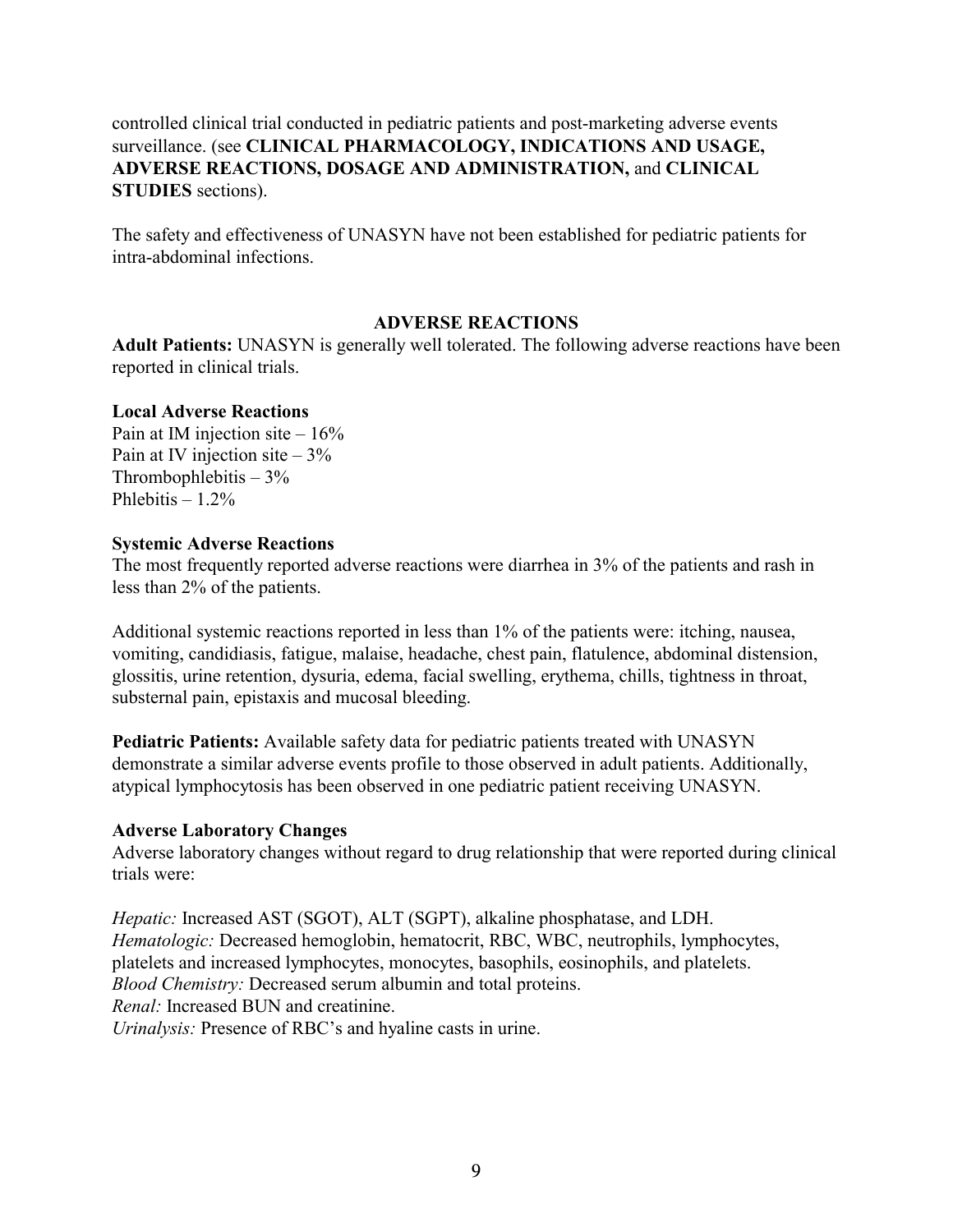### **Postmarketing Experience**

In addition to adverse reactions reported from clinical trials, the following have been identified during post-marketing use of ampicillin sodium/sulbactam sodium or other products containing ampicillin. Because they are reported voluntarily from a population of unknown size, estimates of frequency cannot be made. These events have been chosen for inclusion due to a combination of their seriousness, frequency, or potential causal connection to ampicillin sodium/sulbactam sodium.

**Blood and Lymphatic System Disorders:** Hemolytic anemia, thrombocytopenic purpura, and agranulocytosis have been reported. These reactions are usually reversible on discontinuation of therapy and are believed to be hypersensitivity phenomena. Some individuals have developed positive direct Coombs Tests during treatment with UNASYN, as with other beta-lactam antibacterials.

**Gastrointestinal Disorders:** Abdominal pain, cholestatic hepatitis, cholestasis, hyperbilirubinemia, jaundice, abnormal hepatic function, melena, gastritis, stomatitis, dyspepsia, black "hairy" tongue, and *Clostridium difficile* associated diarrhea (see **CONTRAINDICATIONS** and **WARNINGS** sections).

**General Disorders and Administration Site Conditions:** Injection site reaction

**Immune System Disorders:** Serious and fatal hypersensitivity (anaphylactic) reactions (see **WARNINGS** section), Acute myocardial ischemia with or without myocardial infarction may occur as part of an allergic reaction.

**Nervous System Disorders:** Convulsion and dizziness

**Renal and Urinary Disorders:** Tubulointerstitial nephritis

**Respiratory, Thoracic and Mediastinal Disorders:** Dyspnea

**Skin and Subcutaneous Tissue Disorders:** Toxic epidermal necrolysis, Stevens-Johnson syndrome, angioedema, Acute generalized exanthematous pustulosis (AGEP), erythema multiforme, exfoliative dermatitis, and urticaria (see **CONTRAINDICATIONS** and **WARNINGS** sections).

#### **OVERDOSAGE**

Neurological adverse reactions, including convulsions, may occur with the attainment of high CSF levels of beta-lactams. Ampicillin may be removed from circulation by hemodialysis. The molecular weight, degree of protein binding and pharmacokinetics profile of sulbactam suggest that this compound may also be removed by hemodialysis.

# **CLINICAL STUDIES**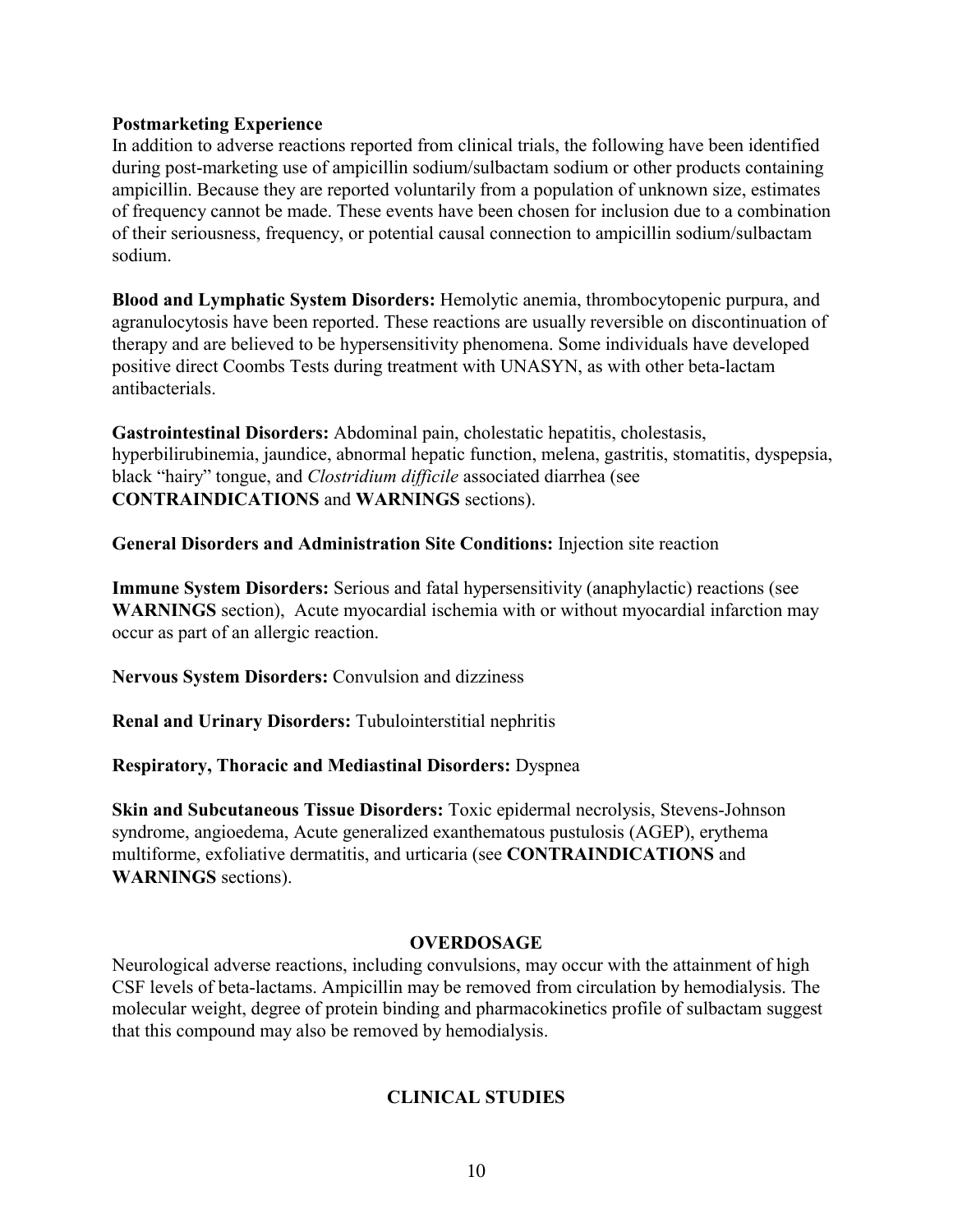**Skin and Skin Structure Infections in Pediatric Patients:** Data from a controlled clinical trial conducted in pediatric patients provided evidence supporting the safety and efficacy of UNASYN for the treatment of skin and skin structure infections. Of 99 pediatric patients evaluable for clinical efficacy, 60 patients received a regimen containing intravenous UNASYN, and 39 patients received a regimen containing intravenous cefuroxime. This trial demonstrated similar outcomes (assessed at an appropriate interval after discontinuation of all antimicrobial therapy) for UNASYN- and cefuroxime-treated patients:

|                     | TABLE 2                 |                         |
|---------------------|-------------------------|-------------------------|
| Therapeutic Regimen | <b>Clinical Success</b> | <b>Clinical Failure</b> |
| UNASYN              | 51/60(85%)              | 9/60(15%)               |
| Cefuroxime          | 34/39 (87%)             | 5/39(13%)               |

Most patients received a course of oral antimicrobials following initial treatment with intravenous administration of parenteral antimicrobials. The study protocol required that the following three criteria be met prior to transition from intravenous to oral antimicrobial therapy: (1) receipt of a minimum of 72 hours of intravenous therapy; (2) no documented fever for prior 24 hours; and (3) improvement or resolution of the signs and symptoms of infection.

The choice of oral antimicrobial agent used in this trial was determined by susceptibility testing of the original pathogen, if isolated, to oral agents available. The course of oral antimicrobial therapy should not routinely exceed 14 days.

### **DOSAGE AND ADMINISTRATION**

UNASYN may be administered by either the IV or the IM routes.

For IV administration, the dose can be given by slow intravenous injection over at least 10–15 minutes or can also be delivered in greater dilutions with 50–100 mL of a compatible diluent as an intravenous infusion over 15–30 minutes.

UNASYN may be administered by deep intramuscular injection. (see **DIRECTIONS FOR USE**-**Preparation for Intramuscular Injection** section).

The recommended adult dosage of UNASYN is 1.5 g (1 g ampicillin as the sodium salt plus 0.5 g sulbactam as the sodium salt) to 3 g (2 g ampicillin as the sodium salt plus 1 g sulbactam as the sodium salt) every six hours. This 1.5 to 3 g range represents the total of ampicillin content plus the sulbactam content of UNASYN, and corresponds to a range of 1 g ampicillin/0.5 g sulbactam to 2 g ampicillin/1 g sulbactam. The total dose of sulbactam should not exceed 4 grams per day.

**Pediatric Patients 1 Year of Age or Older:** The recommended daily dose of UNASYN in pediatric patients is 300 mg per kg of body weight administered via intravenous infusion in equally divided doses every 6 hours. This 300 mg/kg/day dosage represents the total ampicillin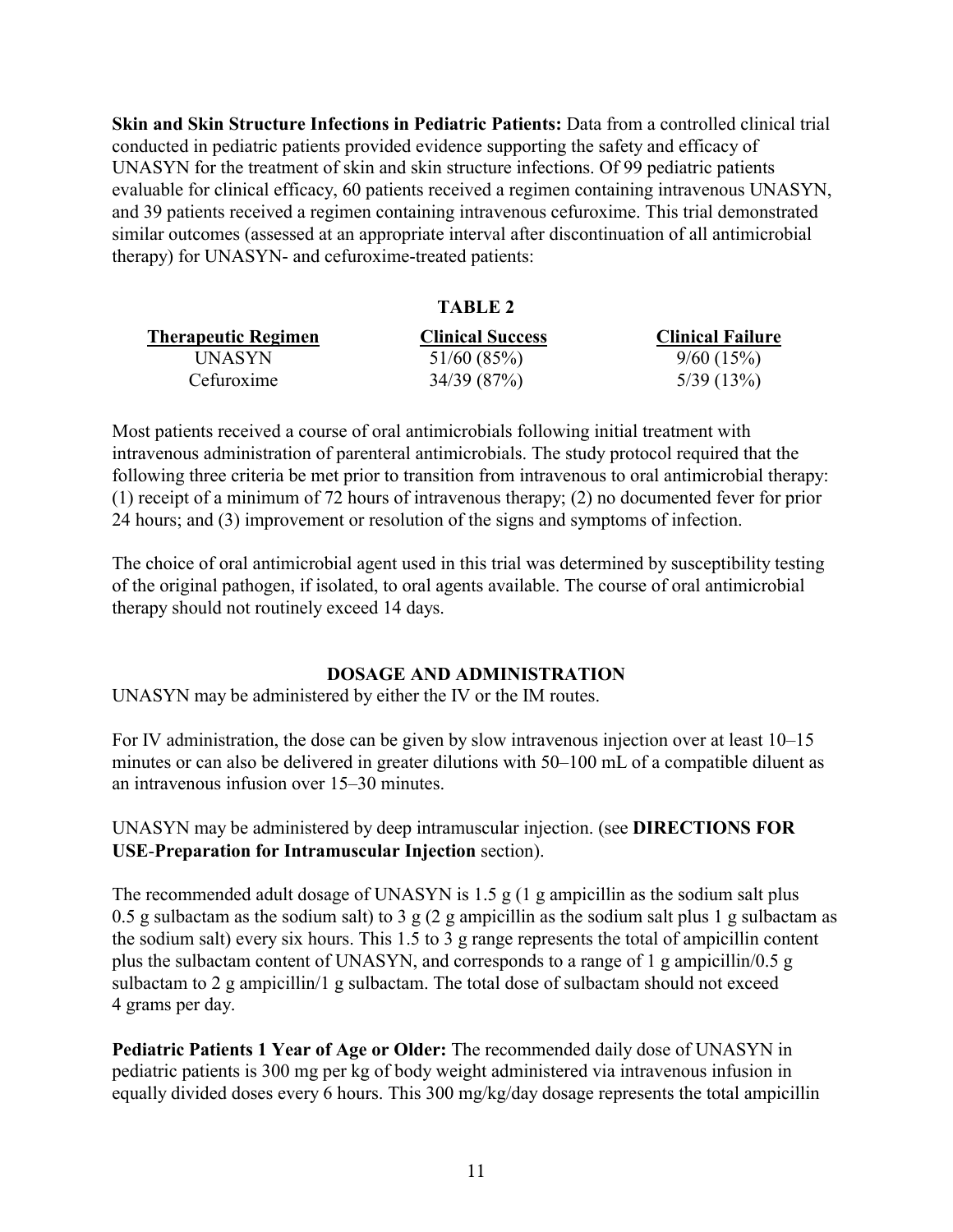content plus the sulbactam content of UNASYN, and corresponds to 200 mg ampicillin/100 mg sulbactam per kg per day. The safety and efficacy of UNASYN administered via intramuscular injection in pediatric patients have not been established. Pediatric patients weighing 40 kg or more should be dosed according to adult recommendations, and the total dose of sulbactam should not exceed 4 grams per day. The course of intravenous therapy should not routinely exceed 14 days. In clinical trials, most children received a course of oral antimicrobials following initial treatment with intravenous UNASYN. (see **CLINICAL STUDIES** section).

### **Impaired Renal Function**

In patients with impairment of renal function the elimination kinetics of ampicillin and sulbactam are similarly affected, hence the ratio of one to the other will remain constant whatever the renal function. The dose of UNASYN in such patients should be administered less frequently in accordance with the usual practice for ampicillin and according to the following recommendations:

| <b>UNASYN Dosage Guide for Patients with Renal Impairment</b> |                                                  |                                     |
|---------------------------------------------------------------|--------------------------------------------------|-------------------------------------|
| <b>Creatinine Clearance</b><br>(mL/min/1.73m <sup>2</sup> )   | Ampicillin/Sulbactam<br><b>Half-Life (Hours)</b> | Recommended<br><b>UNASYN</b> Dosage |
| $\geq 30$                                                     |                                                  | $1.5-3$ g q 6h-q 8h                 |
| $15 - 29$                                                     |                                                  | $1.5-3$ g q 12h                     |
| $5 - 14$                                                      |                                                  | $1.5 - 3$ g q 24h                   |

**TABLE 3**

When only serum creatinine is available, the following formula (based on sex, weight, and age of the patient) may be used to convert this value into creatinine clearance. The serum creatinine should represent a steady state of renal function.

| Males | weight $(kg) \times (140 - age)$ |
|-------|----------------------------------|
|       | $72 \times$ serum creatinine     |
|       |                                  |

Females  $0.85 \times$  above value

# **COMPATIBILITY, RECONSTITUTION AND STABILITY**

UNASYN sterile powder is to be stored at or below 30°C (86°F) prior to reconstitution.

When concomitant therapy with aminoglycosides is indicated, UNASYN and aminoglycosides should be reconstituted and administered separately, due to the *in vitro* inactivation of aminoglycosides by any of the aminopenicillins.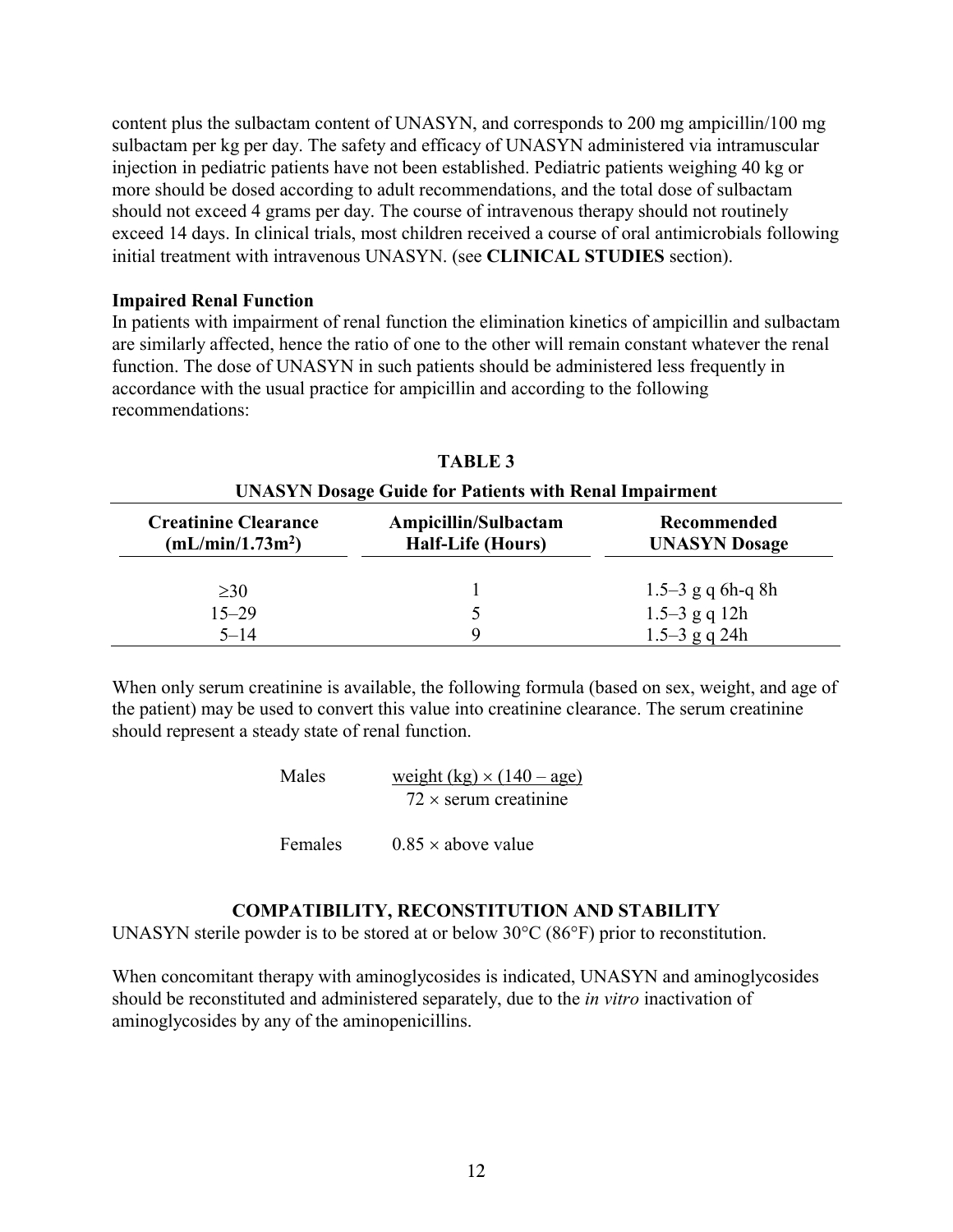#### **DIRECTIONS FOR USE**

**General Dissolution Procedures:** UNASYN sterile powder for intravenous and intramuscular use may be reconstituted with any of the compatible diluents described in this insert. Solutions should be allowed to stand after dissolution to allow any foaming to dissipate in order to permit visual inspection for complete solubilization.

#### **Preparation for Intravenous Use**

1.5 g and 3.0 g Bottles: UNASYN sterile powder in piggyback units may be reconstituted directly to the desired concentrations using any of the following parenteral diluents. Reconstitution of UNASYN, at the specified concentrations, with these diluents provide stable solutions for the time periods indicated in the following table: (After the indicated time periods, any unused portions of solutions should be discarded).

|                                | <b>Maximum Concentration</b><br>(mg/mL) |                         |
|--------------------------------|-----------------------------------------|-------------------------|
| <b>Diluent</b>                 | <b>UNASYN</b> (Ampicillin/Sulbactam)    | <b>Use Periods</b>      |
| Sterile Water for Injection    | 45 $(30/15)$                            | 8 hrs at $25^{\circ}$ C |
|                                | 45 $(30/15)$                            | 48 hrs at $4^{\circ}$ C |
|                                | 30(20/10)                               | 72 hrs at $4^{\circ}$ C |
| 0.9% Sodium Chloride Injection | 45 $(30/15)$                            | 8 hrs at 25°C           |
|                                | 45 $(30/15)$                            | 48 hrs at $4^{\circ}$ C |
|                                | 30(20/10)                               | 72 hrs at $4^{\circ}$ C |
| 5% Dextrose Injection          | 30(20/10)                               | 2 hrs at $25^{\circ}$ C |
|                                | 30(20/10)                               | 4 hrs at $4^{\circ}$ C  |
|                                | 3(2/1)                                  | 4 hrs at $25^{\circ}$ C |
| Lactated Ringer's Injection    | 45 $(30/15)$                            | 8 hrs at 25°C           |
|                                | 45 $(30/15)$                            | 24 hrs at $4^{\circ}$ C |
| M/6 Sodium Lactate Injection   | 45 $(30/15)$                            | 8 hrs at $25^{\circ}$ C |
|                                | 45 $(30/15)$                            | 8 hrs at $4^{\circ}$ C  |
| 5% Dextrose in 0.45% Saline    | 3(2/1)                                  | 4 hrs at $25^{\circ}$ C |
|                                | 15(10/5)                                | 4 hrs at $4^{\circ}$ C  |
| 10% Invert Sugar               | 3(2/1)                                  | 4 hrs at $25^{\circ}$ C |
|                                | 30(20/10)                               | 3 hrs at $4^{\circ}$ C  |

### **TABLE 4**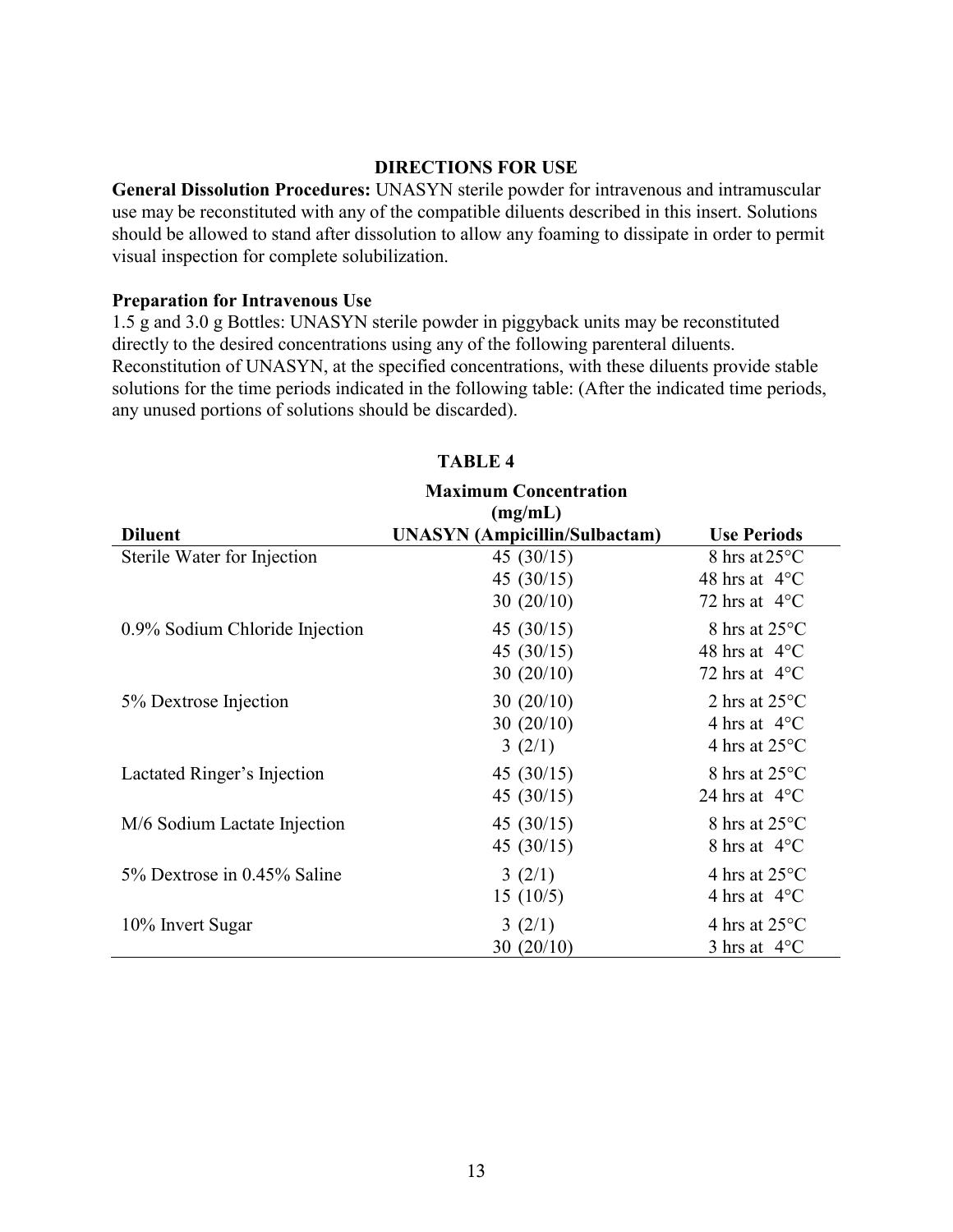If piggyback bottles are unavailable, standard vials of UNASYN sterile powder may be used. Initially, the vials may be reconstituted with Sterile Water for Injection to yield solutions containing 375 mg UNASYN per mL (250 mg ampicillin/125 mg sulbactam per mL). An appropriate volume should then be immediately diluted with a suitable parenteral diluent to yield solutions containing 3 to 45 mg UNASYN per mL (2 to 30 mg ampicillin/1 to 15 mg sulbactam/per mL).

1.5 g ADD-Vantage® Vials: UNASYN in the ADD-Vantage® system is intended as a single dose for intravenous administration after dilution with the ADD-Vantage® Flexible Diluent Container containing 50 mL, 100 mL or 250 mL of 0.9% Sodium Chloride Injection, USP.

3 g ADD-Vantage® Vials: UNASYN in the ADD-Vantage® system is intended as a single dose for intravenous administration after dilution with the ADD-Vantage® Flexible Diluent Container containing 100 mL or 250 mL of 0.9% Sodium Chloride Injection, USP.

UNASYN in the ADD-Vantage® system is to be reconstituted with 0.9% Sodium Chloride Injection, USP only. See INSTRUCTIONS FOR USE OF THE ADD-Vantage® VIAL section. Reconstitution of UNASYN, at the specified concentration, with 0.9% Sodium Chloride Injection, USP provides stable solutions for the time period indicated below:

# **TABLE 5**

| <b>Maximum Concentration (mg/mL)</b>    |                                      |                         |
|-----------------------------------------|--------------------------------------|-------------------------|
| <b>Diluent</b>                          | <b>UNASYN</b> (Ampicillin/Sulbactam) | <b>Use Period</b>       |
| 0.9% Sodium Chloride<br>Injection (USP) | 30(20/10)                            | 8 hrs at $25^{\circ}$ C |

### **In 0.9% Sodium Chloride Injection, USP**

The final diluted solution of UNASYN should be completely administered *within 8 hours* in order to assure proper potency.

# **Preparation for Intramuscular Injection**

**1.5 g and 3.0 g Standard Vials:** Vials for intramuscular use may be reconstituted with Sterile Water for Injection USP, 0.5% Lidocaine Hydrochloride Injection USP or 2% Lidocaine Hydrochloride Injection USP. Consult the following table for recommended volumes to be added to obtain solutions containing 375 mg UNASYN per mL (250 mg ampicillin/125 mg sulbactam per mL). Note: *Use only freshly prepared solutions and administer within one hour after preparation.*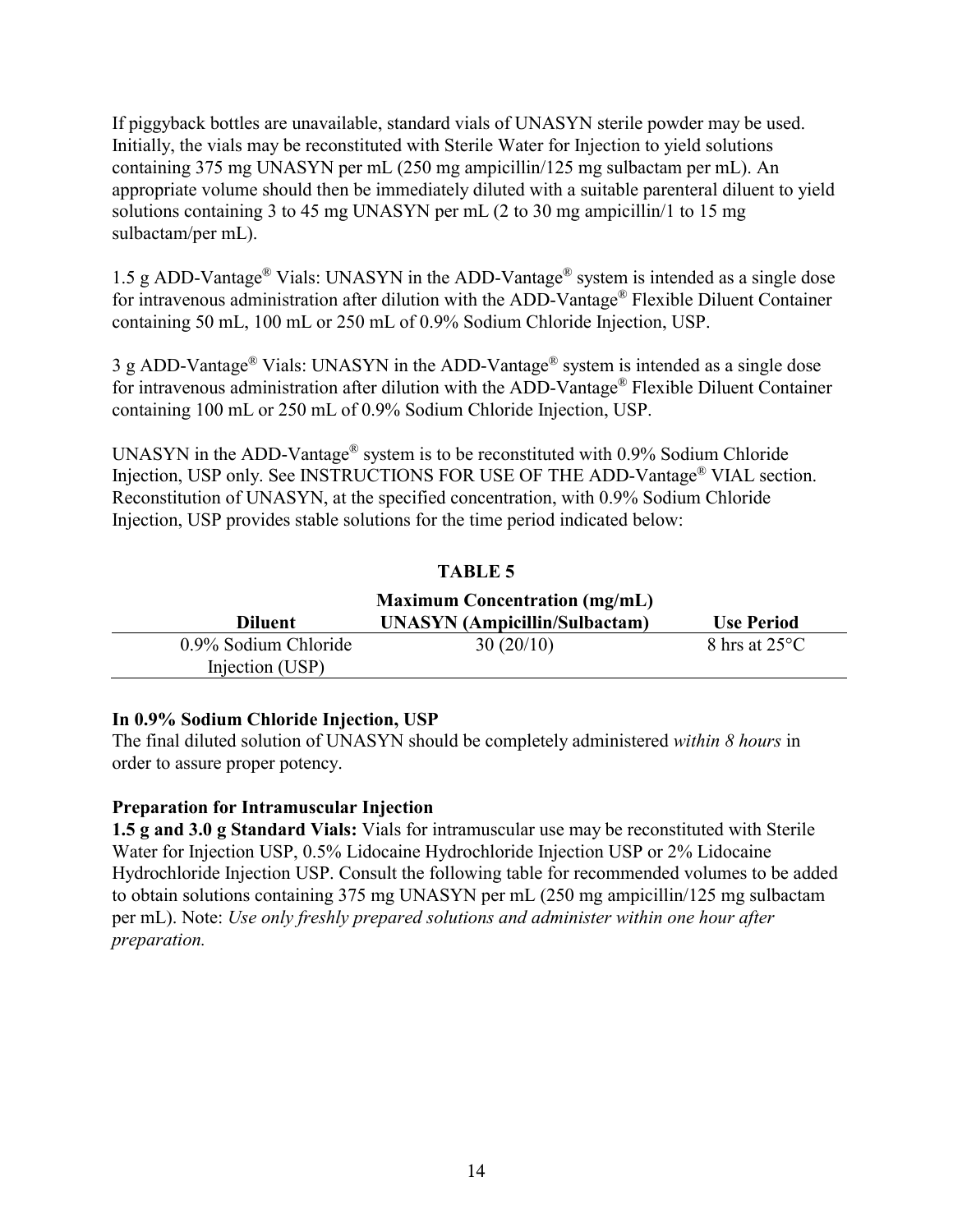|                                                                                                                                                                                                                                | TABLE 6                  |            |
|--------------------------------------------------------------------------------------------------------------------------------------------------------------------------------------------------------------------------------|--------------------------|------------|
| <b>UNASYN</b>                                                                                                                                                                                                                  | <b>Volume of Diluent</b> | Withdrawal |
| <b>Vial Size</b>                                                                                                                                                                                                               | to be Added              | Volume*    |
| 1.5 g                                                                                                                                                                                                                          | $3.2 \text{ mL}$         | $4.0$ mL   |
| 3.0 g                                                                                                                                                                                                                          | $6.4$ mL                 | $8.0$ mL   |
| where the contract is a construction of the contract of the contract of the contract of the contract of the contract of the contract of the contract of the contract of the contract of the contract of the contract of the co |                          |            |

 $T_{\rm max}$ 

\* There is sufficient excess present to allow withdrawal and administration of the stated volumes.

**Animal Pharmacology:** While reversible glycogenosis was observed in laboratory animals, this phenomenon was dose- and time-dependent and is not expected to develop at the therapeutic doses and corresponding plasma levels attained during the relatively short periods of combined ampicillin/sulbactam therapy in man.

#### **HOW SUPPLIED**

UNASYN® (ampicillin sodium/sulbactam sodium) is supplied as a sterile off-white dry powder in glass vials and piggyback bottles. The following packages are available:

Vials containing 1.5 g (NDC 0049-0013-83) equivalent of UNASYN (1 g ampicillin as the sodium salt plus 0.5 g sulbactam as the sodium salt).

Vials containing 3 g (NDC 0049-0014-83) equivalent of UNASYN (2 g ampicillin as the sodium salt plus 1 g sulbactam as the sodium salt).

ADD-Vantage® package of 5 vials (NDC 0049-0031-02). Each vial containing 1.5 g (NDC 0049-0031-01) equivalent of UNASYN (1 g ampicillin as the sodium salt plus 0.5 g sulbactam as the sodium salt) are distributed by Pfizer Inc.

ADD-Vantage® package of 5 vials (NDC 0049-0032-02). Each vial containing 3 g (NDC 0049-0032-01) equivalent of UNASYN (2 g ampicillin as the sodium salt plus 1 g sulbactam as the sodium salt) are distributed by Pfizer Inc.

The 1.5 g UNASYN ADD-Vantage<sup>®</sup> vials are only to be used with the ADD-Vantage<sup>®</sup> Flexible Diluent Container containing 0.9% Sodium Chloride Injection, USP, 50 mL, 100 mL, or 250 mL sizes.

The 3 g UNASYN ADD-Vantage<sup>®</sup> vials are only to be used with the ADD-Vantage<sup>®</sup> Flexible Diluent Container containing 0.9% Sodium Chloride Injection, USP, 100 mL or 250 mL sizes.

ADD-Vantage® is a registered trademark of Hospira Inc., a Pfizer company.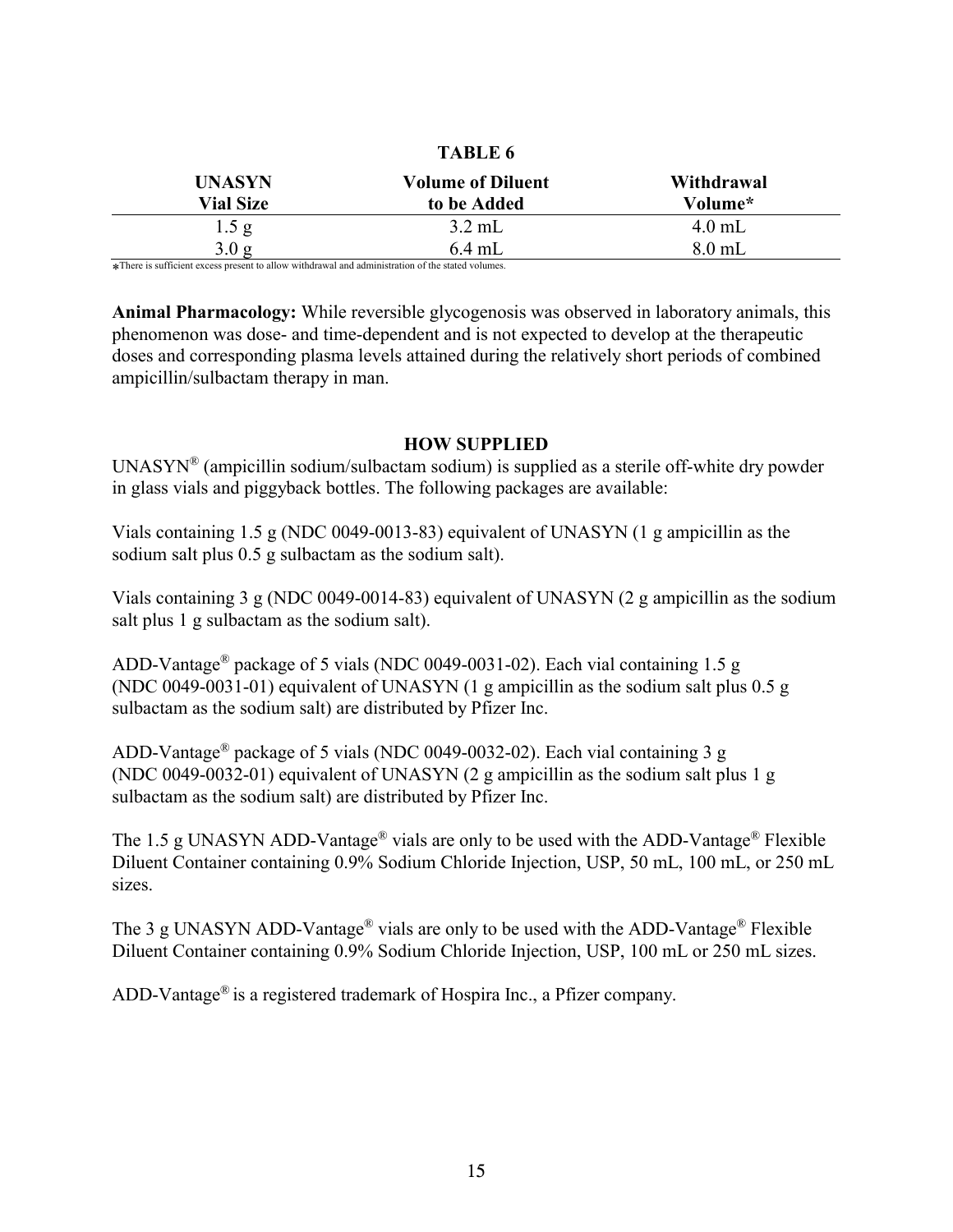# **INSTRUCTIONS FOR USE OF THE ADD-Vantage® VIAL**

**To Open Diluent Container:** Peel overwrap from the corner and remove container. Some opacity of the plastic due to moisture absorption during the sterilization process may be observed. This is normal and does not affect the solution quality or safety. The opacity will diminish gradually.

# **To Assemble Vial and Flexible Diluent Container: (Use Aseptic Technique)**

1. Remove the protective covers from the top of the vial and the vial port on the diluent container as follows:

a. To remove the breakaway vial cap, swing the pull ring over the top of the vial and pull down far enough to start the opening (see Figure 1), pull the ring approximately half way around the cap and then pull straight up to remove the cap (see Figure 2).

Note: Do not access vial with syringe.



b. To remove the vial port cover, grasp the tab on the pull ring, pull up to break the three tie strings, then pull back to remove the cover. (see Figure 3).

2. Screw the vial into the vial port until it will go no further. THE VIAL MUST BE SCREWED IN TIGHTLY TO ASSURE A SEAL. This occurs approximately 1/2 turn (180°) after the first audible click. (see Figure 4). The clicking sound does not assure a seal; the vial must be turned as far as it will go.

Note: Once vial is sealed, do not attempt to remove. (see Figure 4).

3. Recheck the vial to assure that it is tight by trying to turn it further in the direction of assembly.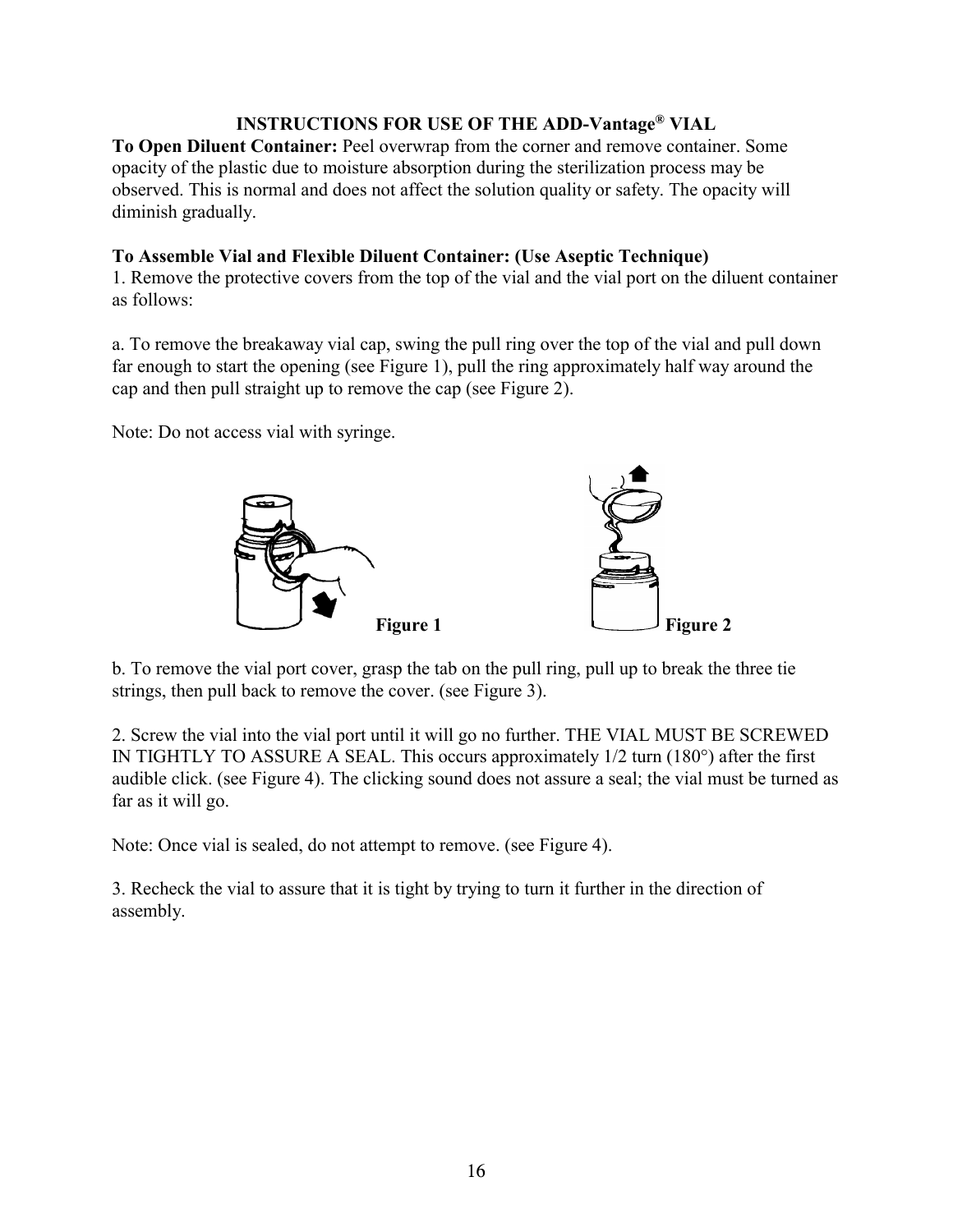4. Label appropriately.



# **To Prepare Admixture**

1. Squeeze the bottom of the diluent container gently to inflate the portion of the container surrounding the end of the drug vial.

2. With the other hand, push the drug vial down into the container telescoping the walls of the container. Grasp the inner cap of the vial through the walls of the container. (see Figure 5).

3. Pull the inner cap from the drug vial. (see Figure 6). Verify that the rubber stopper has been pulled out, allowing the drug and diluent to mix.

4. Mix container contents thoroughly and use within the specified time.



To report SUSPECTED ADVERSE EVENTS, contact Pfizer Inc. at 1-800-438-1985 or FDA at 1-800-FDA-1088 or <http://www.fda.gov/> for voluntary reporting of adverse reactions.

This product's labeling may have been updated. For the most recent prescribing information, please visit [www.pfizer.com](http://www.pfizer.com/).

**Injectables** 

Distributed by Roeria Division of Pfizer Inc New York, NY 10017